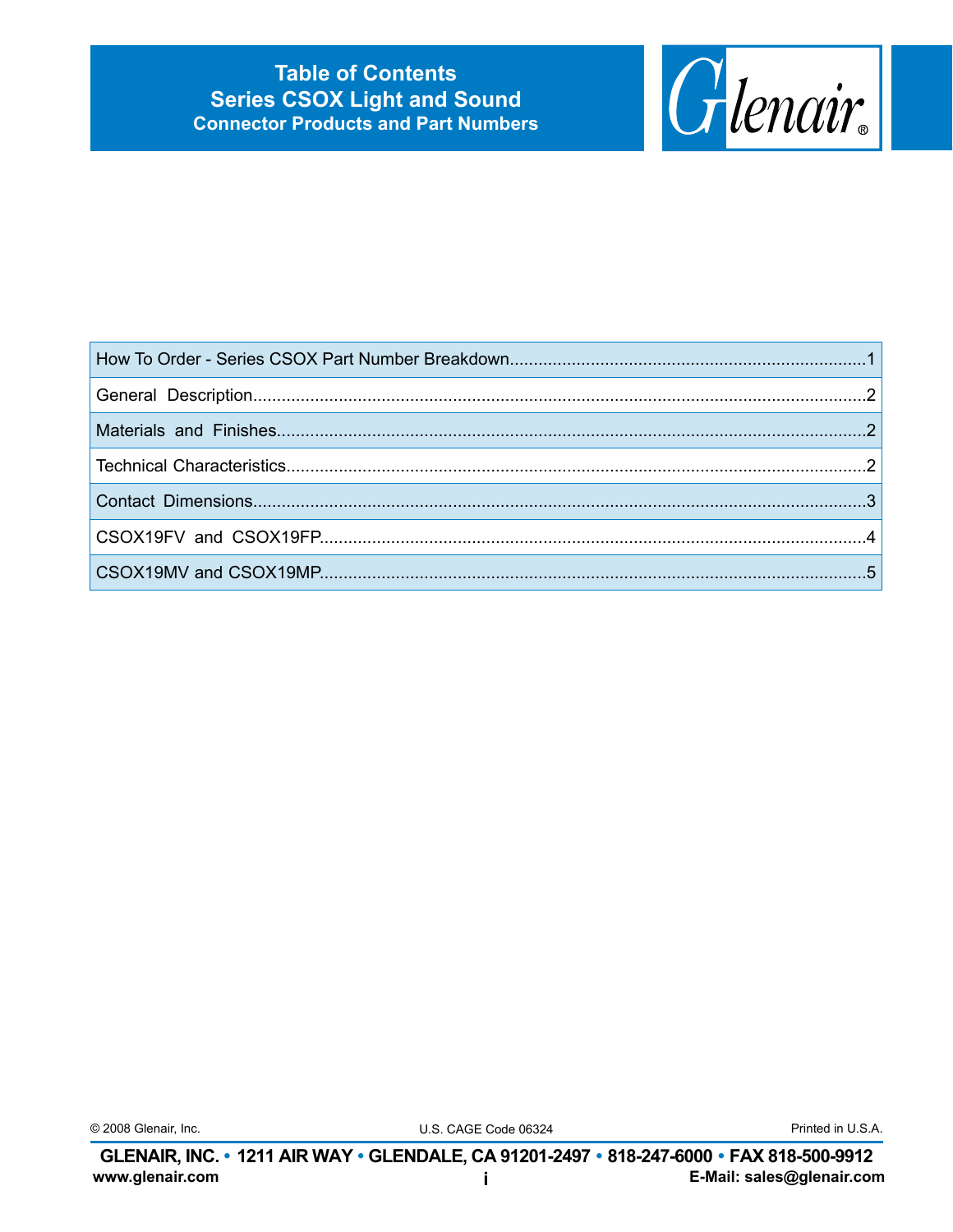



### **Connector Shell Styles**

*FV - Straight In-Line Receptacle with Plastic PG29 Cable Gland*

*FP - Wall Mounting Receptacle with Non-Conductive Gasket*

*MV - Straight Plug with Plastic PG29 Cable Gland*

*MP - Wall Mounting Plug with Coupling Nut for CSOX19FV Receptacle*

U.S. CAGE Code 06324 © 2008 Glenair, Inc. Printed in U.S.A.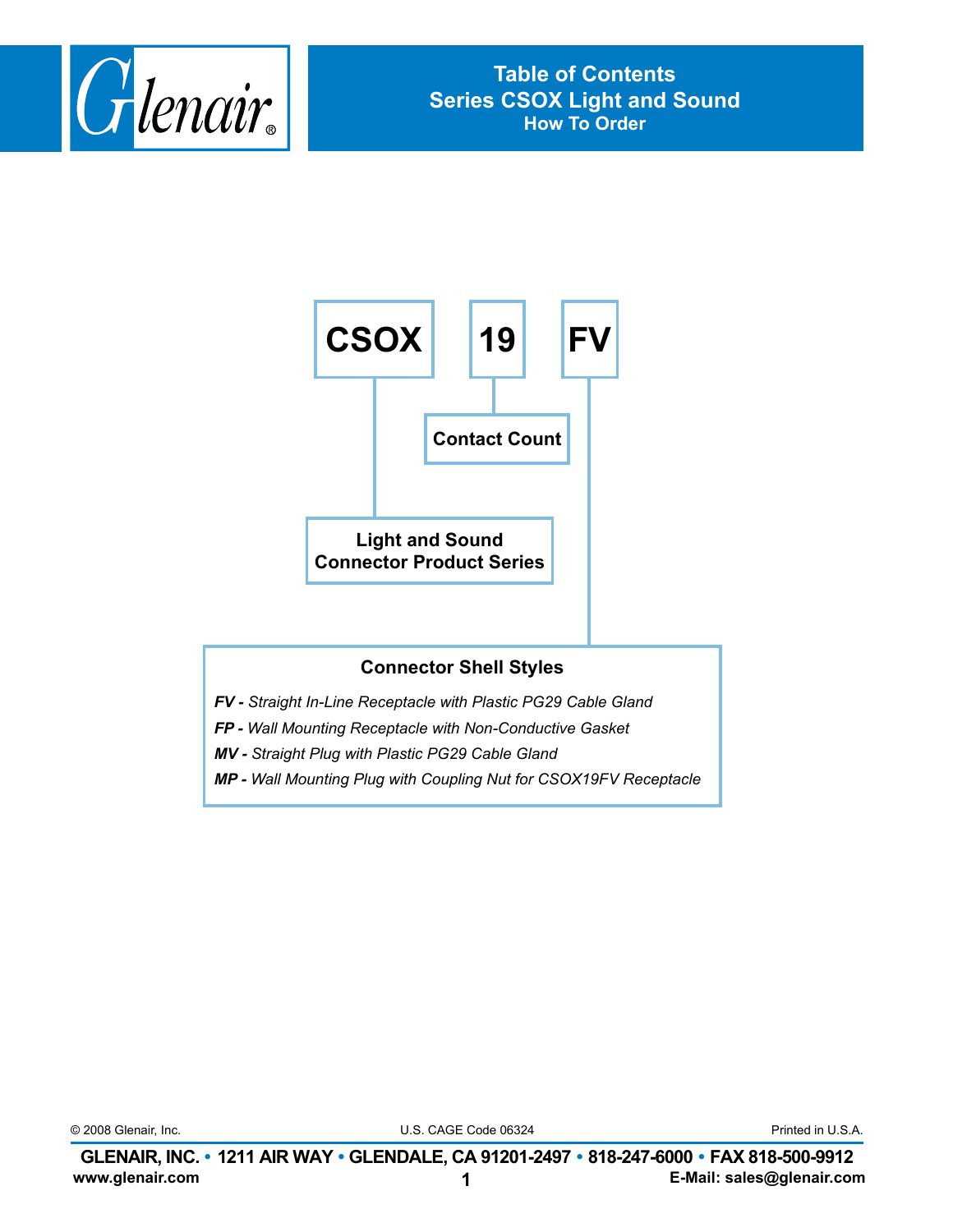

**Generalità** *General description*

I connettori della serie CS0X nascono per il settore specifico dell'intrattenimento e vengono utilizzati prevalentemente nella stesura di impianti di illuminazione teatrali o di palchi scenici.

La configurazione standard prevede 19 contatti con terminale a crimpare.

Altre configurazioni sono disponibili a richiesta.

*CS0X connectors were born to be used in the entertainment business and specifically in light & sound installations of theatres or stages. Standard layout has 19 crimp contacts. Other arrangements are available upon request.*

## **Materiali e trattamenti** *Material and finish*

#### **Parti metalliche**

Lega di alluminio con trattamento esente da Cadmio con passivazione cromica nera.

### **Contatti**

Lega di rame con trattamento superficiale di Oro su Nichel.

#### **Parti isolanti**

Gomma sintetica ad alto isolamento, resistente agli olii ed alle basse temperature ( $-55^{\circ}$ C  $\div$  +125<sup>°</sup>C ).

### *Metal parts*

*Aluminium alloy with Cadmium free black passivation.*

*Contacts*

*Copper alloy with Gold plating over Nickel.*

#### *Insulating parts*

*High insulation synthetic rubber, oil and low temperature resistant ( -55°C to +125°C ).*

### **Caratteristiche tecniche** *Technical characteristics*

| Sezione filo / Wire gauge                         | 3mm <sup>2</sup> /AWG12                        |
|---------------------------------------------------|------------------------------------------------|
| Tensione di lavoro / Working voltage (50Hz) :     | 700 Vc.c. / 500 Vc.a.                          |
| Tensione di prova / Test voltage :                | 2000 Vc.a.                                     |
| Portata di corrente / Rated current :             | 41 A max $(20^{\circ}C)$                       |
| Resistenza di contatto / Contact resistance :     | $3 \text{ mA}$ max                             |
| Resistenza d'isolamento / Insulating resistance : | $\geq$ 5 x 10 <sup>3</sup> M $\Omega$          |
| Temperatura di esercizio / Temperature range :    | $-55^{\circ}$ C $\div 125^{\circ}$ C           |
| Vita meccanica / Mechanical life :                | 500 cicli di accoppiamento / 500 mating cycles |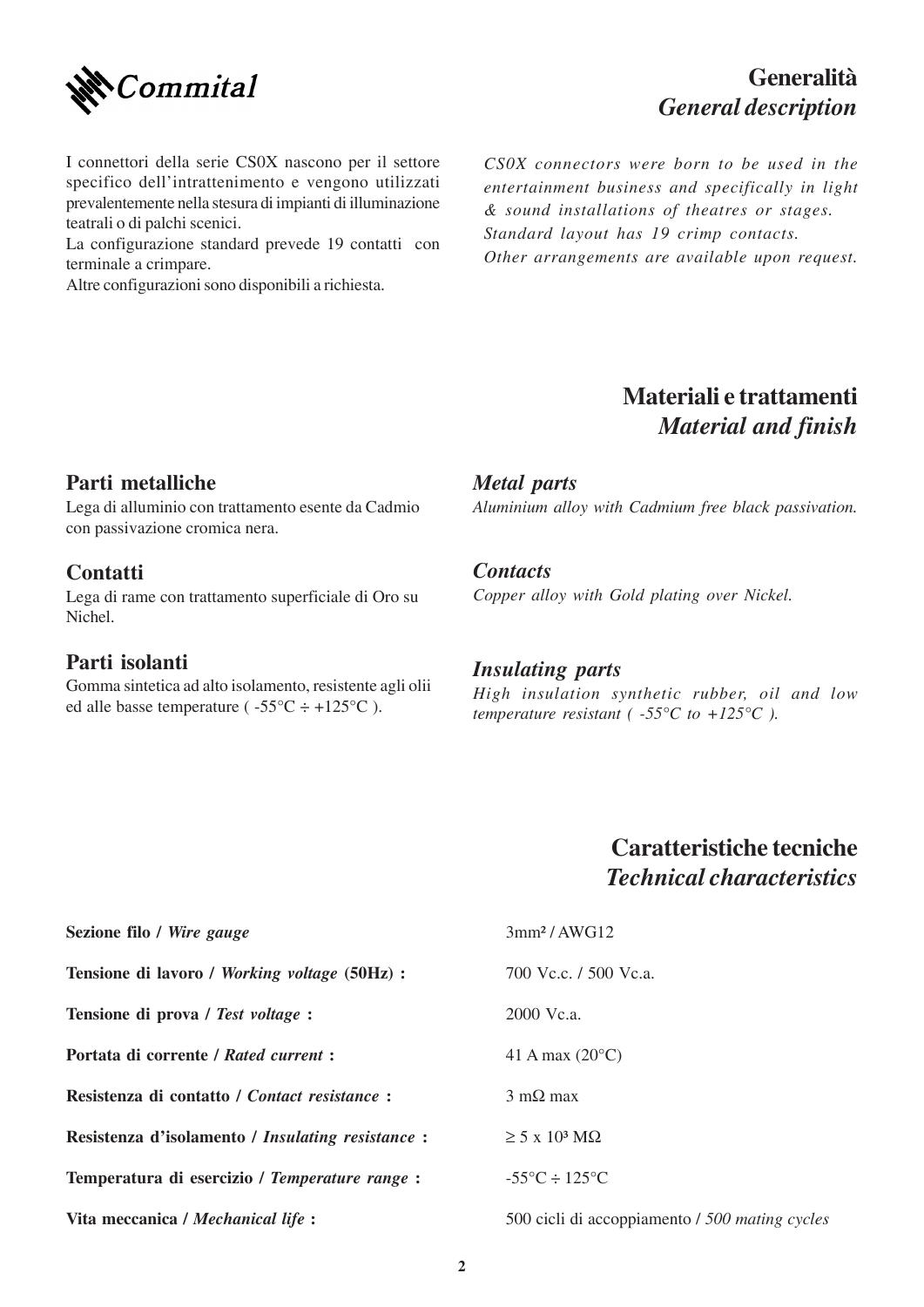

## **Contatto maschio a pinzare** *Pin crimp contact*



**10-40571**

## **Contatti femmina a pinzare** *Socket crimp contacts*



**10-40570**

**CONTATTO DI MASSA** *GROUND CONTACT*



**10-40570/L**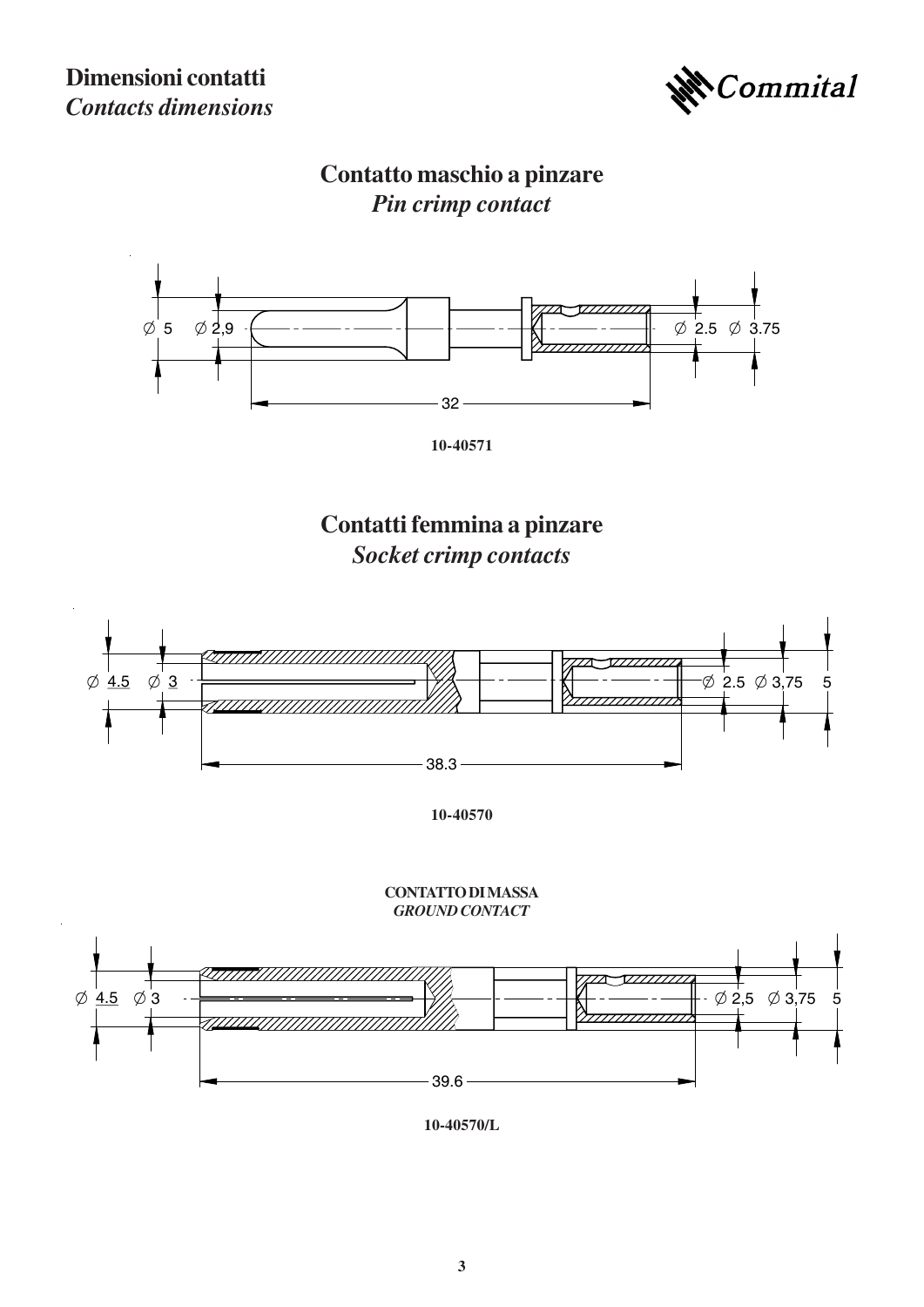



**Connettore per giunzione volante** *In line receptacle*

Connettore per giunzione volante provvisto di serracavo plastico tipo PG29.

*In line receptacle, straight type, with plastic PG29 cable gland .*

**CS0X19FP**



**Connettore da pannello** *Wall mounting receptacle*

Connettore da fronte pannello a flangia quadra con guarnizione non conduttiva.

*Wall mounting receptacle, with non conductive gasket.*